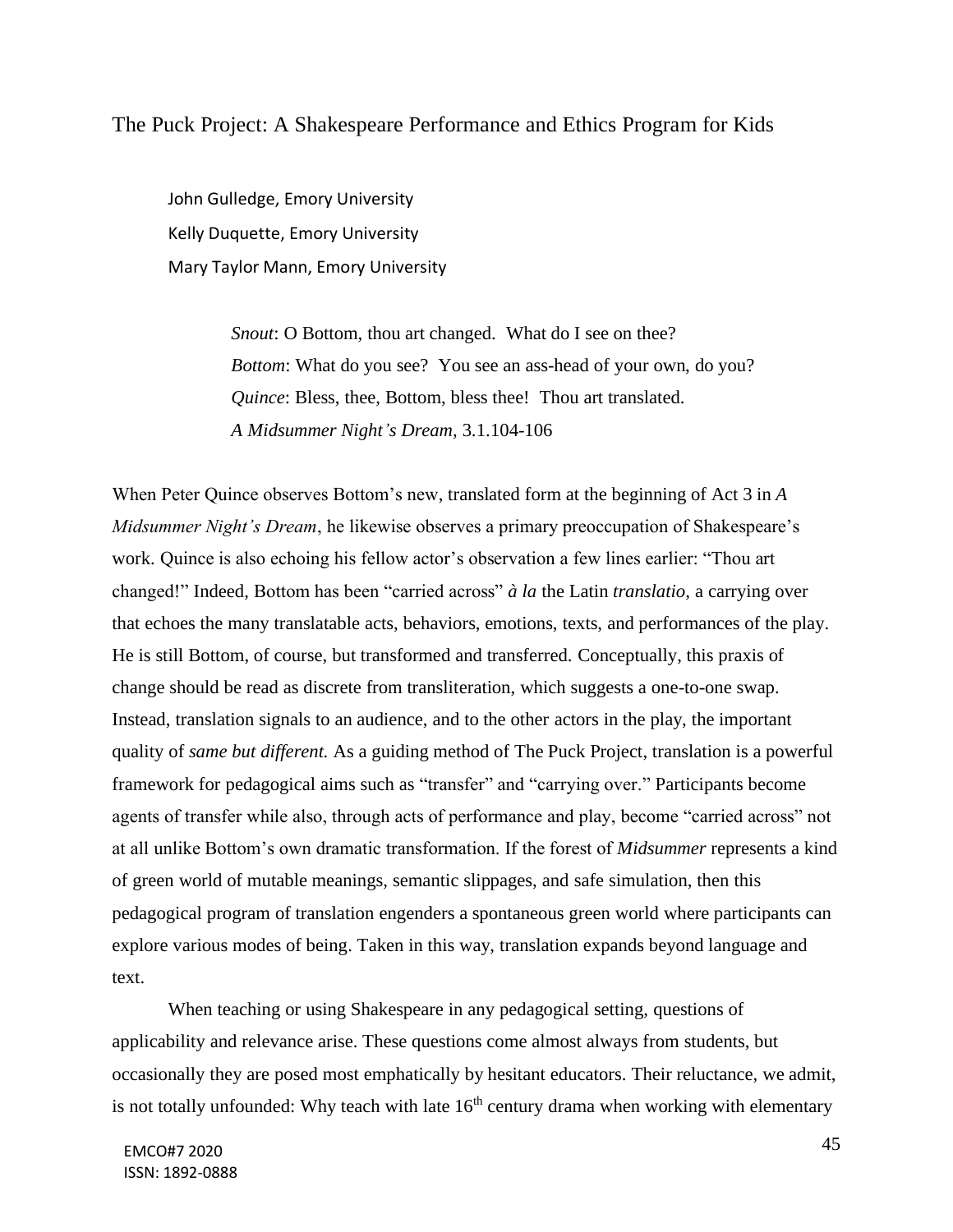school-aged students of the 21<sup>st</sup> century? How can Shakespeare speak to the lived realities that face children today? Does Shakespeare, as Jane Coles suggests, alienate students with diverse backgrounds, leading them to feel confused and frustrated? (Coles  $64$ ).<sup>1</sup> The concerns raised by these questions are almost always assuming Shakespeare studies privileges the text above all else. In the past, this emphasis on the language *as it was written* was the dominant thrust of teaching and using Shakespearean drama. Increasingly, however, educators have begun to turn to performance-based pedagogies, noticing at last the imbedded somatic and cognitive impulses within each play. With these questions in mind, we set out to center the experience of young actors in order to collaboratively produce an adaptation of *A Midsummer Night's Dream*. This collaboration took many forms, including pantomime, ongoing script revision, and a method developed by Shakespeare and Company called "dropping and feeding." What resulted was The Puck Project, a performance-based summer program for K-6 learners in partnership with a nonprofit agency that supports homeless families in Atlanta, GA, called Nicholas House.

At the heart of The Puck Project is a desire to translate Shakespeare and performance with young actors. This act of translation takes many forms and serves a variety of roles for the program. Not least among these forms is fostering a translation into lived experience—precisely what critics of early modern drama in general education find the most dubious. Though a small sample and only anecdotal, The Puck Project confirmed what others have noticed for some time now: emotions like "love, hate, awe, tenderness, anger, despair, jealousy, contempt, fear, courage, wonder" (Gibson  $3)^2$  pass over and between boundaries of identity and are the lifeblood of theatrical performance. Shakespeare, perhaps, knew this better than any of us. While being forced by Athenian law to marry someone you do not love is far-fetched to elementary schoolers, experiencing conflict with parents and guardians is not. The quarrel between the fairy queen and king is certainly fantastical and strange, but disagreement and resolution are a part of everyday life. The wandering band of amateur actors rehearsing in a magical forest is far from commonplace today, but the urgency for community and strong interpersonal relationships is as pressing today as it has ever been. Like Chris Holland, we argue that "drama is a vehicle through which children can safely explore and identify with a story and its characters [in order to] build and express empathy, make decisions," and engage in conflict resolution, and the works of Shakespeare in particular demand the creative and emotional labor of translation (535).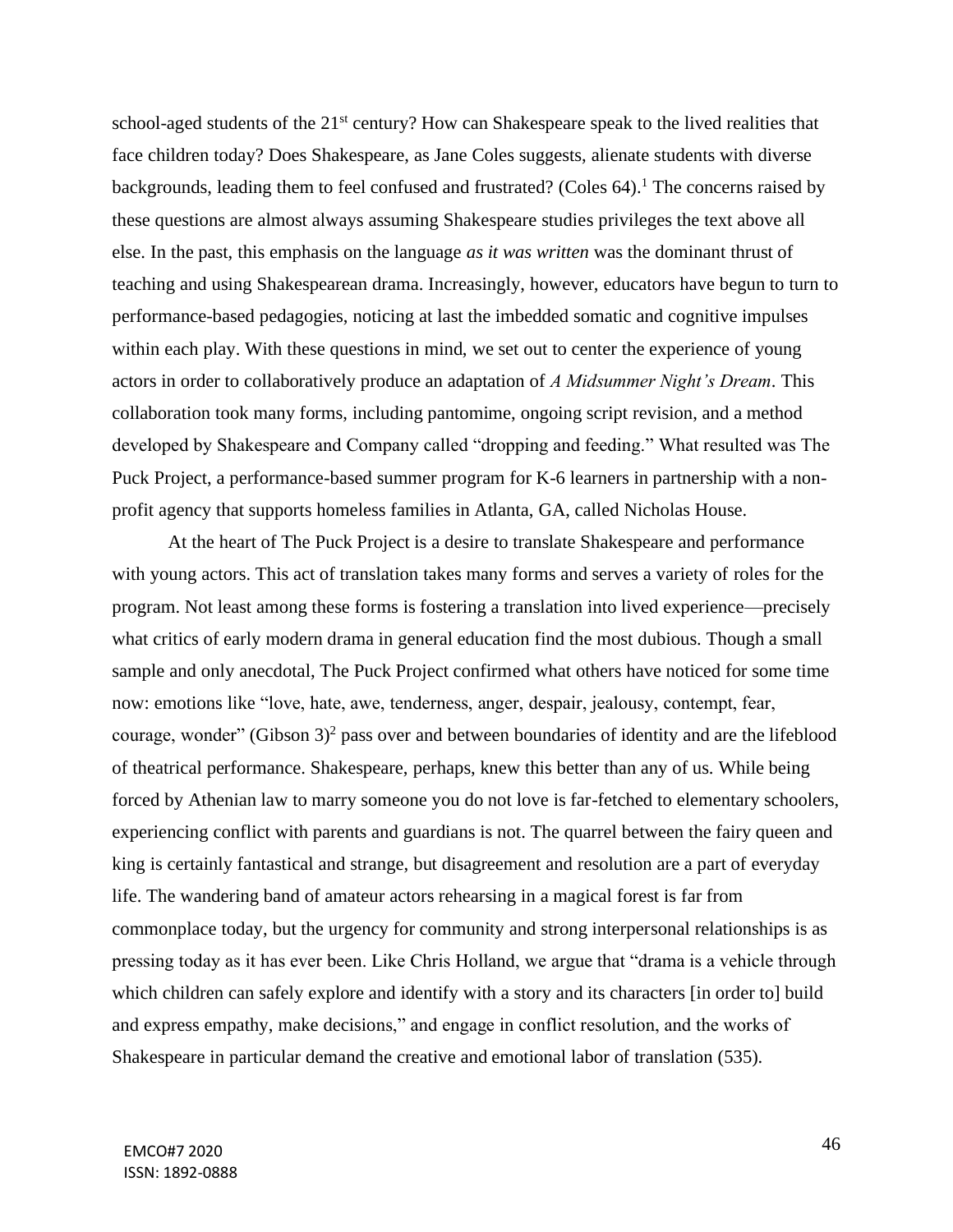## **Theoretical Inclinations**

### *Translation and Performance*

Successful Shakespeare pedagogy de-centers the dramatic text in favor of the learner's lived realities. This may appear to be an odd claim, given the shared celebration of Shakespeare for the language itself, but the plays already lend themselves to unique interpretation and performance. For instance, Rex Gibson argues that the play's ambiguities provide the soil in which studentactors may create their own meaning and experience. We agree that "each student brings his or her own culture to every lesson. That rich variety of culture is a resource that Shakespeare lessons can celebrate and employ rather than dismiss" (Gibson 9). Instead of causing frustration or alienation, a learner-centered approach places student-actors in the thick of things—forcing them to engage in both aesthetic performance and social drama simultaneously.

By aesthetic performance, we mean the highly self-aware and artificial performances you normally get on the stage. Social drama refers to Victor Turner's observation that everyday life mirrors the rise and fall of a theatrical event. For Turner, it consists of the "units of aharmonic and disharmonic social process, arising in conflict situations" (Turner 74). While social drama is most apparent during moments of social strife, theatrical blueprints of performing the self within a community persist beyond situations of heightened tension. More recently, Richard Schechner has conceptualized aesthetic and social drama as the difference between cultural performance and the performance *of* culture. The former refers to something that is "staged," like the theater; it *is* a performance by nature. Performing culture, on the other hand, describes a behavior or ritual that can be analyzed and read *as* a performance (Schechner 36). While they are different in many ways, most notably with regards to context and intentionality, they are the raw source material for the other. In other words, as both Turner and Schechner suggest, the scripts by which people perform in their everyday lives are directly informed by the representational performances they consume, and the aesthetic, staged performances of the theater or in film draw on the lived experiences and social interactions of those same people. The theory of social drama then informed the way we approached the reality of our actors' experiences with homelessness. While we did not solicit personal experience from program participants, we invited these stories to inform their unique translations of the script. This means, of course, that actors were also invited to consider how the script informed their everyday lives. For example, in a mini-lesson on expressing emotions, actors used their own experience as source material to compose a skit. A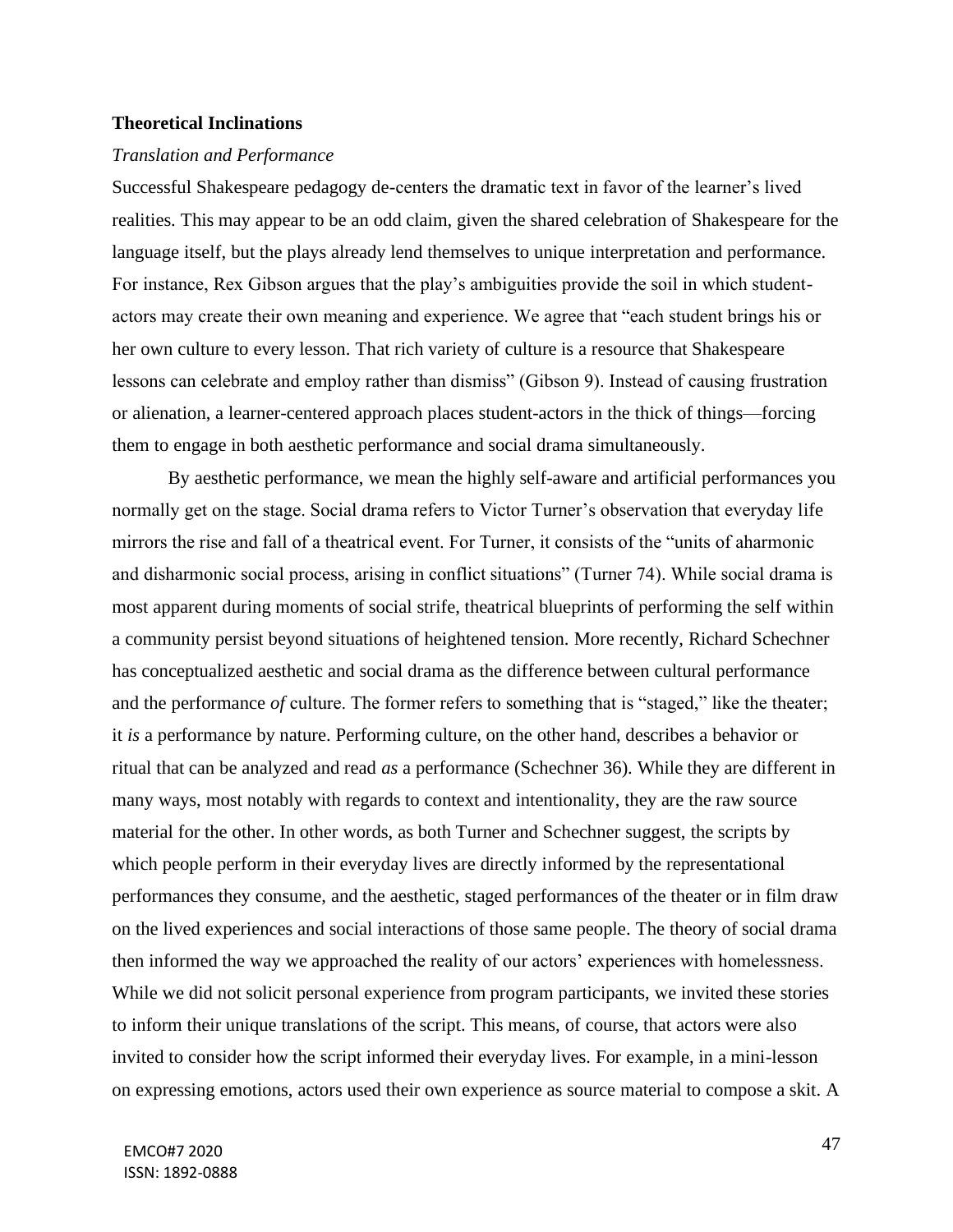group of male actors pantomimed a basketball scene, in which one player failed to sink a gamewinning shot at the buzzer. To show his embarrassment, he slumped his posture and turned away from his fellow players. His teammates pointed and jeered in a hyperbolic display of humiliation that parodies masculine bravado. In this moment, we observed their exposure to scripts of masculinity and competition play out in their performance. We then repurposed their lived experience of these scripts to inform a subsequent performance workshop with Act 4, Scene 5 from *Troilus and Cressida*. At this point in the play, Hector confronts Achilles in the Greek camp the night before their duel. To center the actors' social context in this scene, we invited them to consider the duel as a sporting event in a stadium rather than on a battlefield. We preserved much of Shakespeare's original text so that when the actor playing Hector admonishes Achilles, "O, like a book of sport thou'lt read me o'er," the previous skit echoes in the reframing of this new scene. The echo is heard in the word "sport" and lived experience and aesthetic performance at once become indiscernible. The basketball scene provided evidence that our actors acknowledge an ethic of sportsmanship that recovered a more empathetic translation of the scene between Hector and Achilles. In this way, their lived experience is carried over to Shakespeare's text as a mode of transfer.

Along similar lines but with an interest in literacy and interpretation, Edith Grossman argues how translation is a kind of "interpretive performance" where the actor/translator "performs" the source text, perceiving the author's voice while simultaneously transforming it into other modes, that is, hearing it in her own voice (Grossman, 11-2). Interpretive performance, then, as opposed to text-only literacies, uncover and conjure insistent variations. In the face of such performed and translated ambiguity, all sense of a single, "original" meaning as well as its hierarchical priorities quickly recede.<sup>3</sup> Unlike only reading *A Midsummer Night's Dream*, performing the play enables an exploration of the actors' everyday lives—the performances they engage with day to day—all with the reverberation and echo of Shakespeare. Much like the plays themselves, performing translation asks us

to stay at the edge of what we know, to put our own epistemological certainties into question, and through that risk and openness to another way of knowing and living in the world to expand our capacity to imagine the human (Butler 228).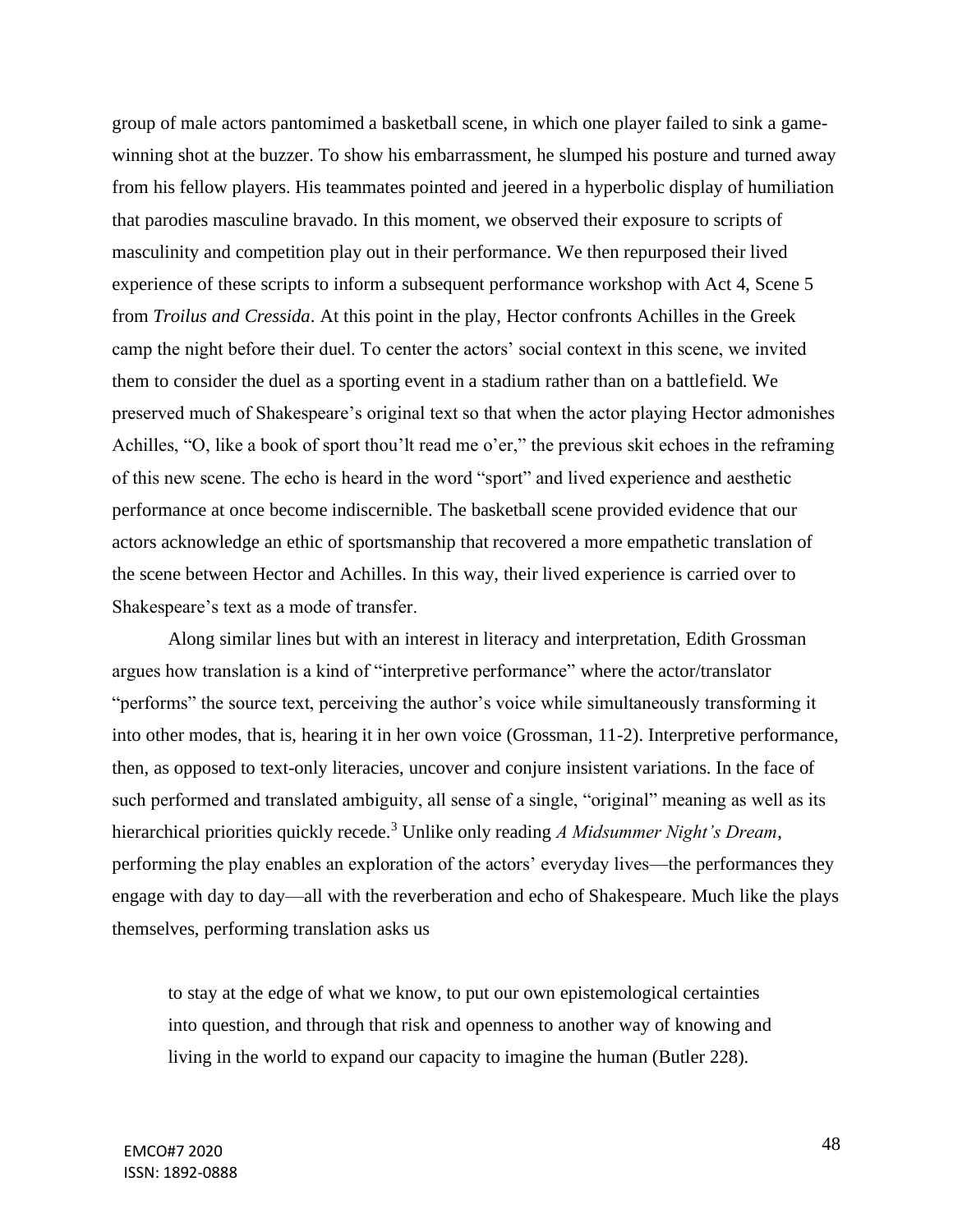In this way, "interpretive performance" creates an opportunity for the child to explore the self and her relationship to others.

In order to foster such an opportunity for the performance of translation, we turned to research in early childhood education to inform pedagogies of performing translation. Bob Barton and David Booth, among others, have suggested that

Making sense of a story demands that students apply their own experiences to those in the story. The teacher must constantly help the children go back and forth between their own stories and their own responses, translating the experiences of the story into the context of their own lives (135).

Drama, then, allows the children's "own subjective worlds to come into play, helping them understand the meanings of the story as they live through the drama experience" (Barton and Booth 136). Within the field of education, play assumes several forms. As Joan Youngquist and Jann Pataray-Ching explain, one perspective describes play as "an enjoyable, self-amusing activity," such as two children on the playground immersed in a lightsaber duel (172). Other schools of thought describe play as an activity, with "an educational focus" such as a child in a preschool environment investigating sharks as part of project work (Youngquist and Pataray-Ching 172). The Puck Project's vision of play, however, most closely aligns with Doris Bergen Sponseller's conception. Sponseller explains that genuine play resides within the child, it is controlled by the child's acts, driven by the child's motivations, and based on the child's sense of reality (12). Puck Project actors, as will be expounded upon in later sections, asserted autonomy over their dramatic choices and vetted these creative decisions collaboratively with their fellow actors. Early childhood psychologist, Angeline Stoll Lillard, develops this idea further and asserts that children develop theories about their world through different play activities contributing to their theories of mind (27). Through numerous experiences of play, children develop the foundation for other forms of development connected to academic learning, such as emergent literacy into fictional story telling (Neuman and Roskos 100-1). These studies form the basis for bringing dramatic practices into elementary classrooms. Play and dramatic experiences not only supplement early literacy pedagogies in meaningful ways, but provide children simulated opportunities to develop their worldview within the safe space of the classroom.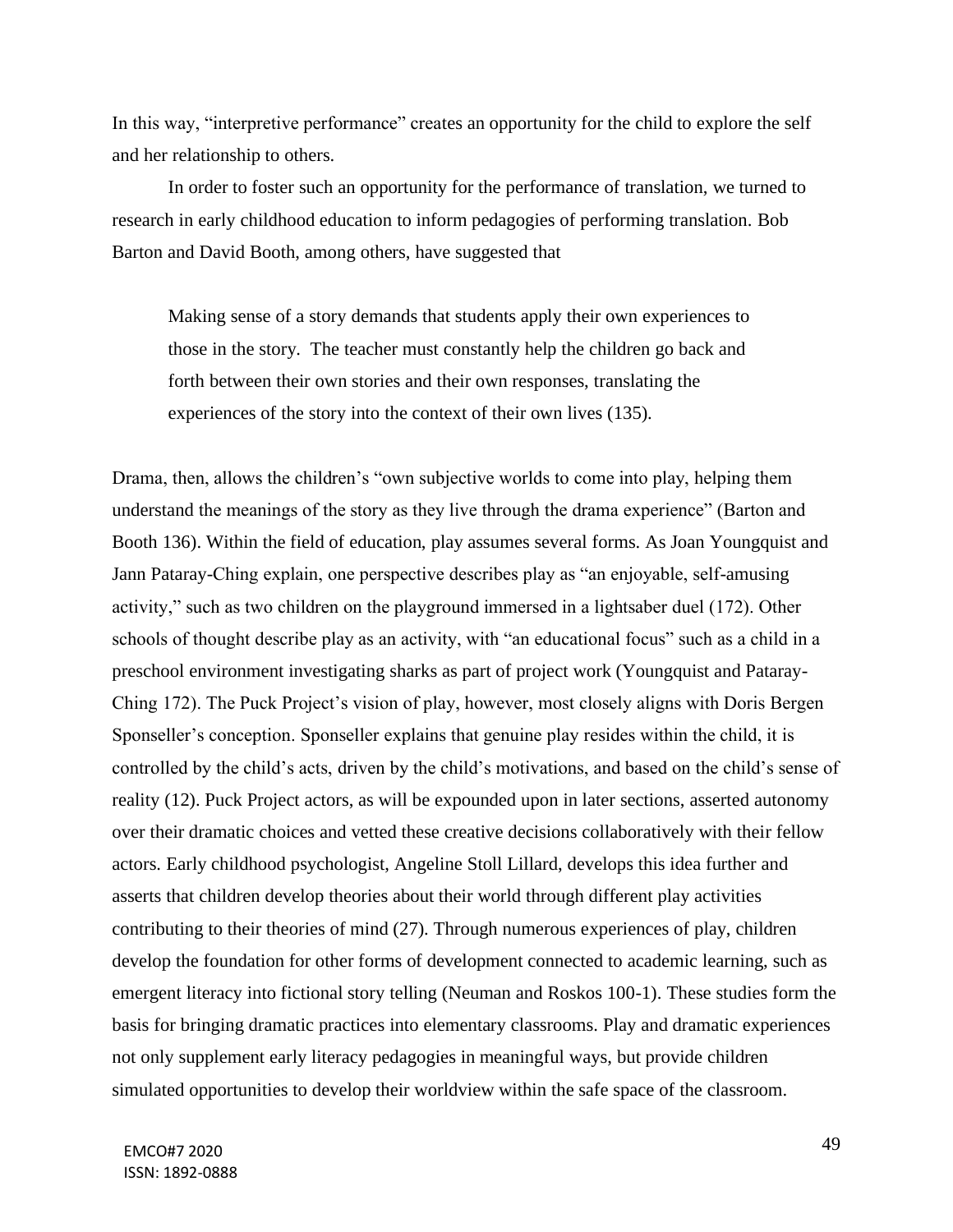### *Empathetic Imagination*

Invoking Aristotle's *Poetics*, Martha C. Nussbaum describes the "knowledge of possibilities" literature offers to its readers (86). Engagement with the arts—especially literature, which has the capacity to represent for its readers a rich array of circumstances, problems, and experiences of different and diverse people—is a quality, Nussbaum argues, essential to the formation of the informed and compassionate world citizen. Nussbaum shares Judith Frank's view that literature can "expand our sense of what it's possible to think and feel" (133). At a young age, exposure to stories and storytelling, or "narrative play," cultivates a sense of wonder in children about the interior workings and internal experiences of other people (and animals or anthropomorphized objects in the case of much of children's literature). Nussbaum explains that through storytelling children learn the imaginative skills necessary to relate the self and the other: "the conclusion that this set of limbs in front of me has emotions and feelings and thoughts of the sort I attribute to myself will not be reached without the training of the imagination that storytelling promotes" (89). Further developed through the creative work of storytelling is the "narrative imagination," or the child's sensitivity to the infinite possibilities of human experience, including experiences that may be different from or not readily relevant to the child: "The habits of wonder promoted by storytelling thus define the other person as spacious and deep, with qualitative differences from oneself and hidden places worthy of respect" (Nussbaum 90). From this imaginative space of wonder, recognition, and respect that literature and storytelling provide comes an empathetic relationship with the other and a sense of community. Within this community, Nussbaum explains, one "cultivates a sympathetic responsiveness to another's needs, and understands the circumstances that shape those needs, while respecting separateness and privacy" (90).

One particular realm of imaginative storytelling and narrative play is that of performance and drama. The capacity for empathy that dramatic performance provides is a topic of interest to both scholars of primary education and scholars of professional higher education. Education scholars Jeffrey D. Wilhelm and Brian Edmiston utilize drama as a method of performancebased learning in which elementary- and middle-school-aged students are challenged to explore diverse viewpoints and confront their own beliefs and actions. Wilhelm and Edmiston invoke Dorothy Heathcote, asserting that "drama 'protects students into experience' so that they are safe to imagine, explore, and confront possible ways of being in world" (56). Wilhelm and Edmiston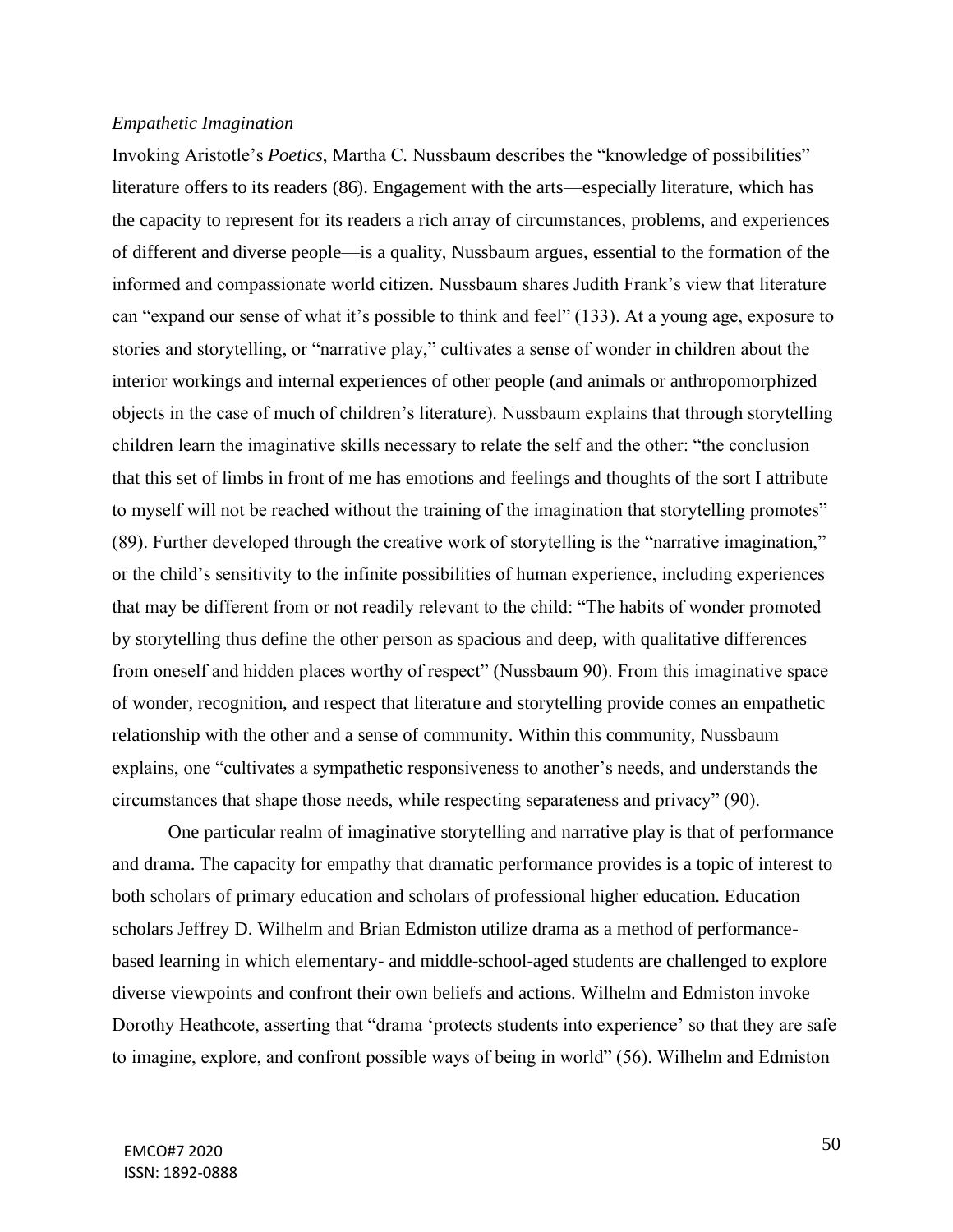envision their drama-infused pedagogy as an ethical project in which a student's relationship with others is central to the formation of the self:

Students do not just act in drama—they also reflect on the meanings of actions as they consider the consequences for different people. Reflection is dialogic when students evaluate actions from the point of view of the person affected. Students can evaluate not only others' actions, but critically—for the development of an ethical self—in drama they can evaluate their own actions (60).

Like Nussbaum's "knowledge of possibilities," Wilhelm and Edmiston's theory of performancebased learning requires a turn toward the other via the imaginative engagement with diverse voices and perspectives while simultaneously relating the experience of the other to the self.

In the context of professional higher education, Gretchen A. Case and Daniel J. Brauner, who advocate for the integration of performance studies theory and methods into medical curricula, argue that the "academic discipline of performance studies offers a paradigm not only for teaching doctors how to 'act' in a more truly empathetic and compassionate manner but also for analyzing, and thus evaluating and improving, human interactions in the medical environment" (159). Performance-based learning is less about prescribing action or instructing students to behave empathetically, instead, performance methods are used to provide medical students with the skills they need to navigate the complex and difficult interactions they will inevitably have with patients and families during the course of their careers. The capacities associated with performance are necessary for the formation of what Case and Brauner call the "empathetic imagination" (159). Historically, the concept of the empathetic imagination derives from eighteenth-century philosophical discourse relevant to sympathy, the "sympathetic imagination," or "imaginative identification" (Herdt 531-32). Case and Brauner define empathetic imagination as the "cognitive skill set that helps one to imagine the experiences and responses of another person" (159). Just as Nussbaum's narrative imagination cultivates a "knowledge of possibilities" in children as they engage in storytelling and narrative play, empathetic imagination allows for adaptive interpretation and response to the infinite possibilities of human experience and interaction in the clinical setting, or any setting.

Borrowing from both Wilhelm and Edmiston's research and Case and Brauner's theory, the Puck Project adapts the empathetic imagination for the elementary classroom. For children as well as doctors-in-training, performance-based learning that exercises the empathetic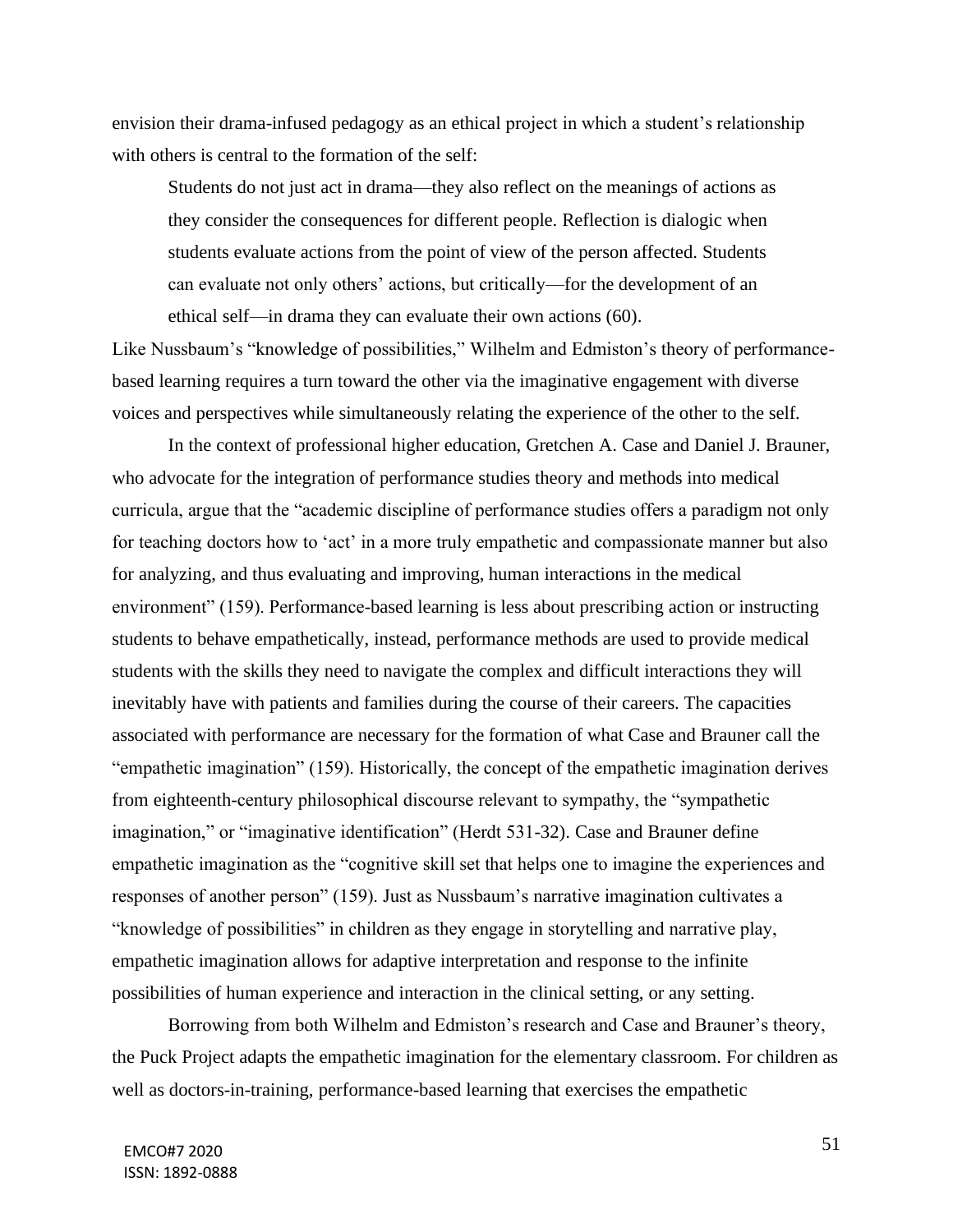imagination is an "inventive process for generating ideas, solving problems, and creating possibilities from a perspective that is firmly situated in a wish to understand [another's] embodied experience" (Case and Brauner 160). The skills and capacities children acquire during the process of engaging with and performing a play—building a community, collaborating to create and express ideas, using voice and body to communicate, acknowledging and addressing other's emotions, and managing one's own emotions—may be translated into emotional intelligence and recognition capacities that have ethical implications. Empathetic imagination requires close attention to the lived experience of another person, the position of the self in relation to that person, and the differences in perspective or point of view. Tethered to this awareness is a sense that such differences are ethically significant, that the imaginative act of performance and the human act of empathetic communication cannot proceed without attention to such perspectives.

### Embodied Translation

Recent studies in psychology elucidate the profound link between physical movement and emotional sensitivity. Thomas Fuchs and Sabine C. Koch identify a growing body of psychology research that demonstrates that bodily sensations, postures, gesture, and expressions are "inherent components of emotional experience and tacitly influence the evaluation of persons, objects and situations as well as memory recall" (Fuchs and Koch 1). From this body of research, Fuchs and Koch define and describe the phenomenon of embodied affectivity, or the circular relationship between emotion and physical motion in which the body "functions as a medium of emotional perception" (1). The body experiences emotions via various physical sensations that correspond to nervous and muscular activity, such as an elevated heart rate, sweating, a clenched jaw, or a slumped posture. These sensations and corresponding physiological activity comprise what Fuchs and Koch call the "bodily resonance" of emotion (Fuchs and Koch 3). Bodily resonance determines and is determined by the emotional feeling itself and may prompt instances of "interaffectivity," in which the body is affected by and may experience the intensity of another body's emotions via its bodily expressions, postures, or gestures (Fuchs and Koch 5). For Fuchs and Koch, this interaffectivity forms the "bodily basis of empathy and social understanding" (5). Emotions may be better understood as "*shared states*" experienced between bodies rather than interior states that may only be experienced on an individual basis or deciphered in others: "There is a bodily link which allows emotions to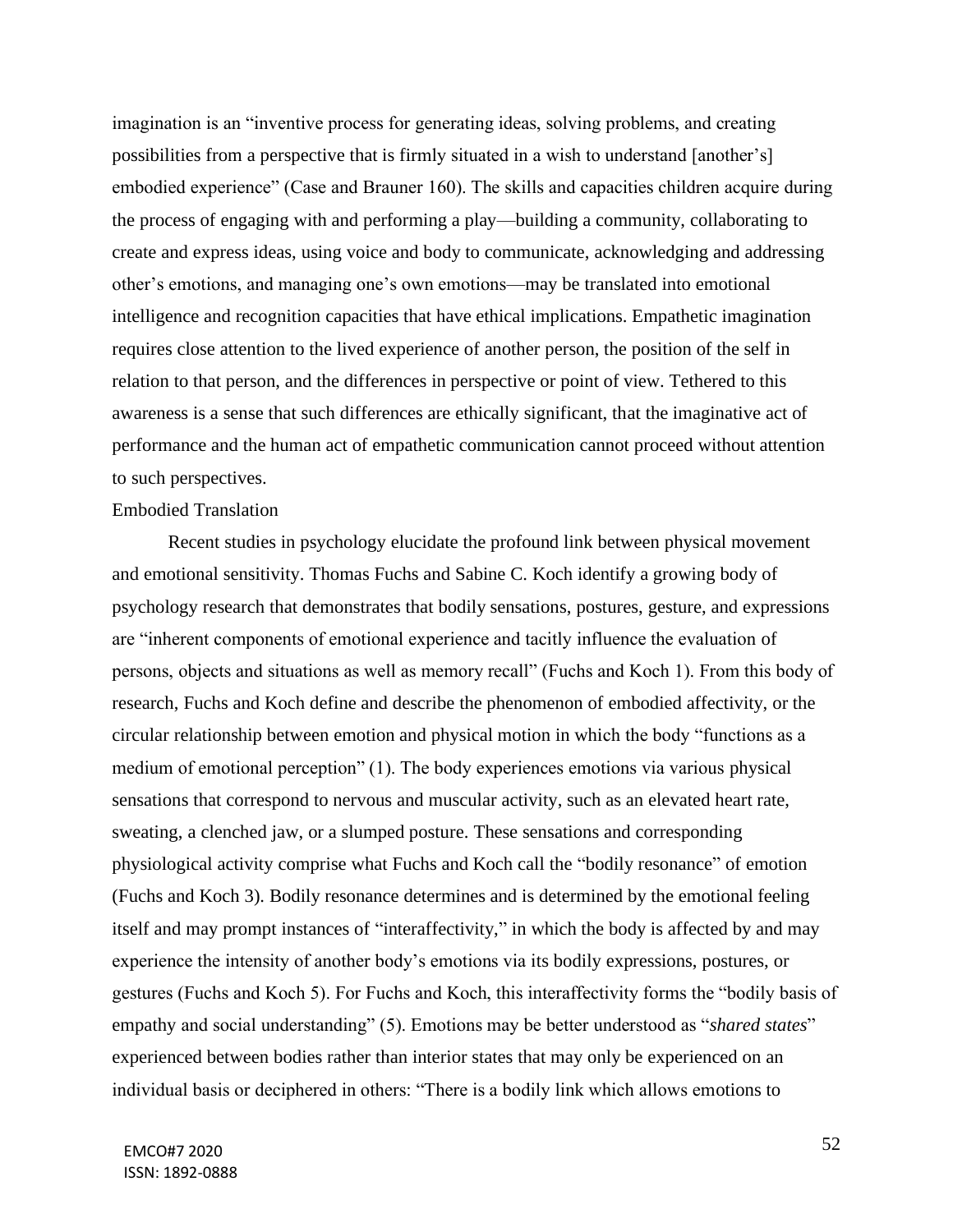immediately affect the other and thus enables empathic understanding without requiring a Theory of Mind or verbal articulation" (Fuchs and Koch 7). Theatre performance is uniquely suited to build these deep empathetic faculties.

For our project of translation, pantomime served as a cornerstone because it required actors to *embody the text*. Cecily Berry, late British theatre director and vocal coach at the Royal Shakespeare Company, explains that to help actors understand their lines, they need to access the "tactile nature of the sound" through physical movement activities designed to release the energies latent in Shakespeare's language (104). As Astrid Yi-Mei Cheng and Joe Winston suggest in their work with English as a Second Language (ESL) students, "physicalizing" Shakespeare's lines in order to "grasp the spirit of the picture" illuminates the interplay between "image and intention" (548). For students learning a new language or learning to read, a personalized, embodied connection between the actor and the text can inspire new interpretations and perspectives. Translating meter, rhythm, consonants, or vowels into directional movement, physical restraint, or the empathetic action of shaking someone's hand, for example, creates a memorable, personal connection between player and language.

## **The Puck Project: Theory and Goals**

The Puck Project arose out of a desire to incorporate public scholarship into our graduate study. All too often, graduate study is a self-centered endeavor that reifies the continued isolation of the academy from its wider communities. Taking its inspiration from other community-based Shakespeare programs, such as Shakespeare Behind Bars and Feast of Crispian,<sup>4</sup> The Puck Project is, at its core, committed to dissolving the arbitrary boundary between scholarship and civic engagement. We found our community partner in Nicholas House. Each summer, Nicholas House hosts a kids' summer camp, Camp Nicholas, and invites members of the community and local organizations to lead various educational and recreational activities. As a part of Camp Nicholas, The Puck Project developed a four-week Shakespeare performance program. The primary purpose of The Puck Project is to provide a space of learning, growth, and creativity to children through the works of Shakespeare. We also sought to create a space in which children were encouraged to confront the ethical questions present in the dramatic text itself, but more importantly the ethical dilemmas that surface in the act of performance. The experience of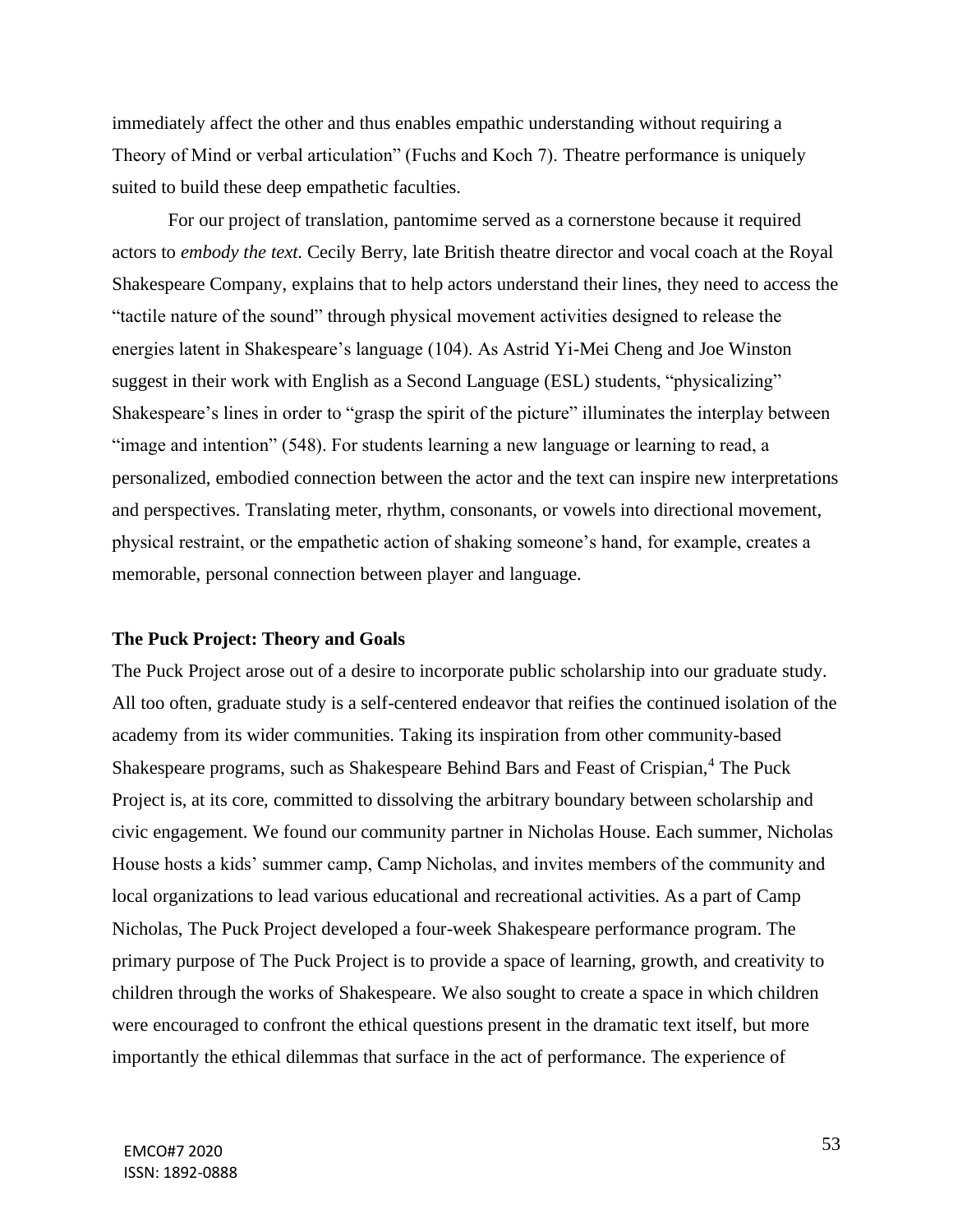moving from creativity to ethical deliberation is facilitated through "play." Within the context of play, actors guide themselves and each other through various ethical scenarios.

We distilled our purpose into a three-part goal: first, taking seriously the ethical toolkit one acquires when embarking upon a journey of performance, actors are then invited to practice empathetic imagination, which translates into emotional intelligence. Of course, this purpose was not to instruct our students toward a certain kind of moral thinking, nor was it to pore endlessly over the many different ethical conflicts that occur during the course of *A Midsummer Night's Dream*. Instead the aim of the The Puck Project was to engage and cultivate skills relevant to functioning within a community, formulating and expressing ideas as a team, engaging in constructive dialogue, reading and responding to the emotions of others, and accessing and attending to emotions in oneself—all of which fall squarely within the rubric of performance.

As guest facilitators at Camp Nicholas we were able to schedule 16 meetings over a period of four weeks, and our curriculum consisted of four one-hour lessons each week. The program culminated in a production of *A Midsummer Night's Dream* for the actors' friends and family. Morning lessons utilized acting exercises and games, team-building activities, and artsbased learning. Afternoon sessions focused on learning the play and rehearsing for the final performance. Two lessons featured workshops led by teaching artists with the Atlanta Shakespeare Company, a professional theater group specializing in early modern drama with an established education program. The reflective component of the curriculum consisted of daily journaling. Reflective writing activities were especially meaningful for the community-building effort as we took the time each week to read and respond to actor reflections.

Elements of backwards design informed The Puck Project's approach to daily lesson planning. In *Understanding by Design*, Grant Wiggins and Jay McTighe remind us that lessons, units, and courses should be "logically inferred from the results sought," not derived from the "methods, books, and activities with which we are most comfortable" (14). Wiggins and McTighe liken this approach to travel planning: frameworks should provide a "set of itineraries deliberately designed to meet cultural goals" rather than a "purposeless tour of all the major sites" (14). The programmatic curriculum thus developed via a three-stage approach: (1) identify desired results; (2) determine acceptable evidence; and (3) plan learning experiences and instruction (Wiggins and McTighe 17-18). In the first stage, we determined what actors should know, understand, and be able to do by summer's end. Cultivating the actors' empathetic

54 EMCO#7 2020 ISSN: 1892-0888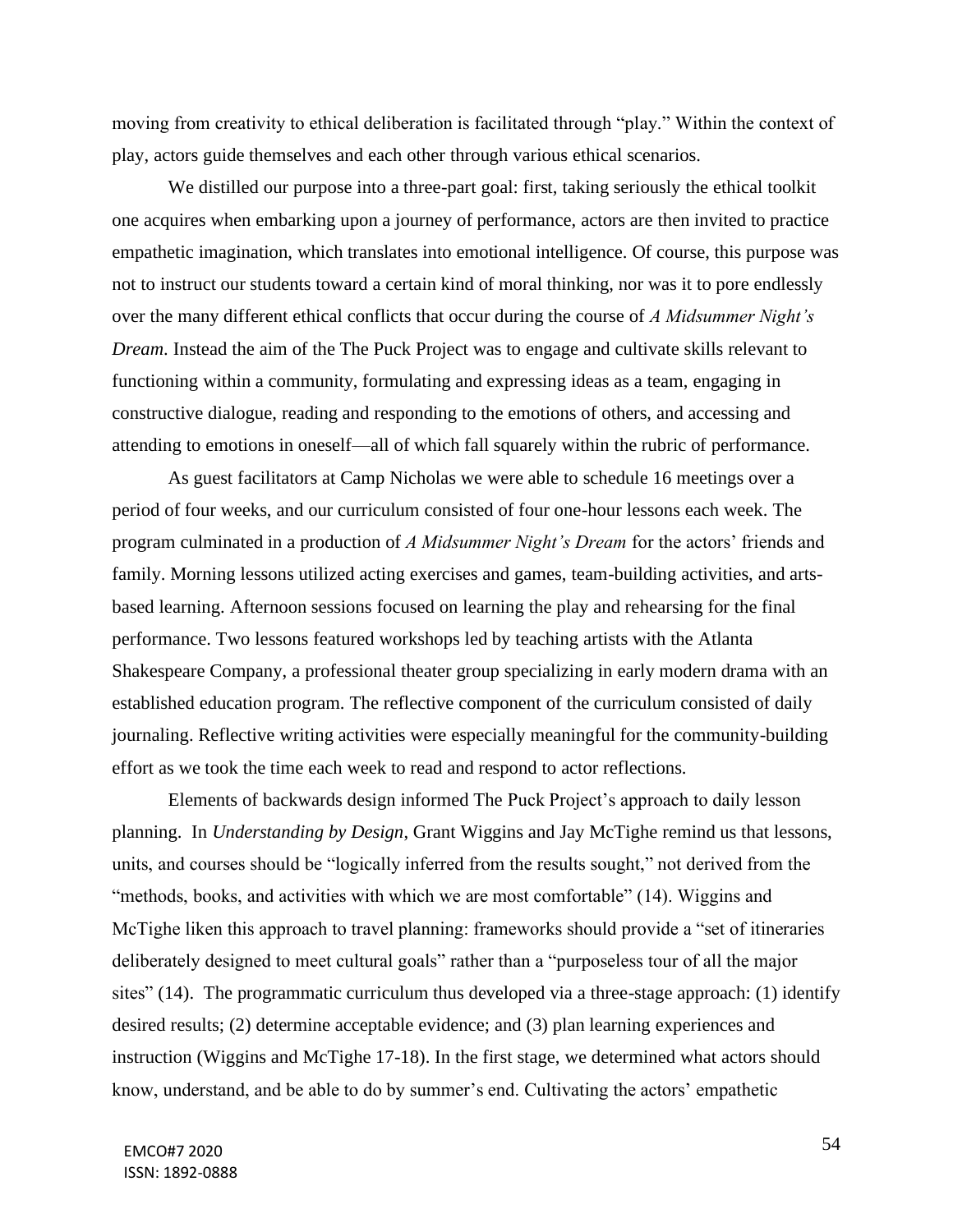imaginations was central to the project. To serve this long-term goal, we devised a list of "I can" statements, or learning targets in child-friendly language (i.e. "I can give and accept feedback on my own and others' work;" "I can express and communicate my feelings through art and design;" or "I can use my imagination to creatively solve problems on stage and in real life"). Because The Puck Project was integrated into a summer camp and not a traditional classroom, our data collection strategies strayed from formal assessment methods. To determine if actors had achieved the desired results, we decided in stage two of backwards design that journaling would best allow students to reflect on their dramatic experiences in an informal, individualized way. At the end of each session, actors responded to an essential question aligned with the daily learning objective (i.e. "Which character in the play do you most identify with and why?"). Journals offered an additional benefit: arts practitioner could provide meaningful responses to journal entries and engage the actor's thoughts, feelings, and ideas intimately and in real-time. With objectives and assessment strategies established, arts practitioners then selected performance activities in the final planning stages that aligned with the daily learning objective. For example, on a day when the actor's goal was to "explore emotion through movement and expression" and to "demonstrate the difference between 'indicating' and 'acting," actors engaged in an activity called "the many faces of mad." In this exercise, actors pull feelings out of a hat and "try on" stereotypical facial expressions or gestures. In exploring the movement of anger, for example, the actor might experience the inauthenticity of a stereotypical movement like shaking one's fist. The arts practitioner's job is to follow up with the actors in whole-group discussion, asking each to what extent these exaggerated postures accurately captured an image and feeling of anger. In the next step, actors were asked to embody the emotion again with the added direction of remembering or imagining a familiar moment of frustration. Actors reflected on the changes they experienced over the course of the activity during journaling time. Beginning with the end in mind, planning activities in this way gives actors the opportunity to digest daily learning objectives and generate relevant applications to their own experiences.

In order to facilitate our performance goals, we had to adapt *A Midsummer Night's Dream* into a more accessible text. This first step began with early childhood literacy in mind. The script's language needed to meet actors at their respective stages of reading development.<sup>5</sup> Reworking a high school script to accommodate K-6 actors involved what Jakobson refers to as intralingual translation, or rewording, "an interpretation of verbal signs by means of other signs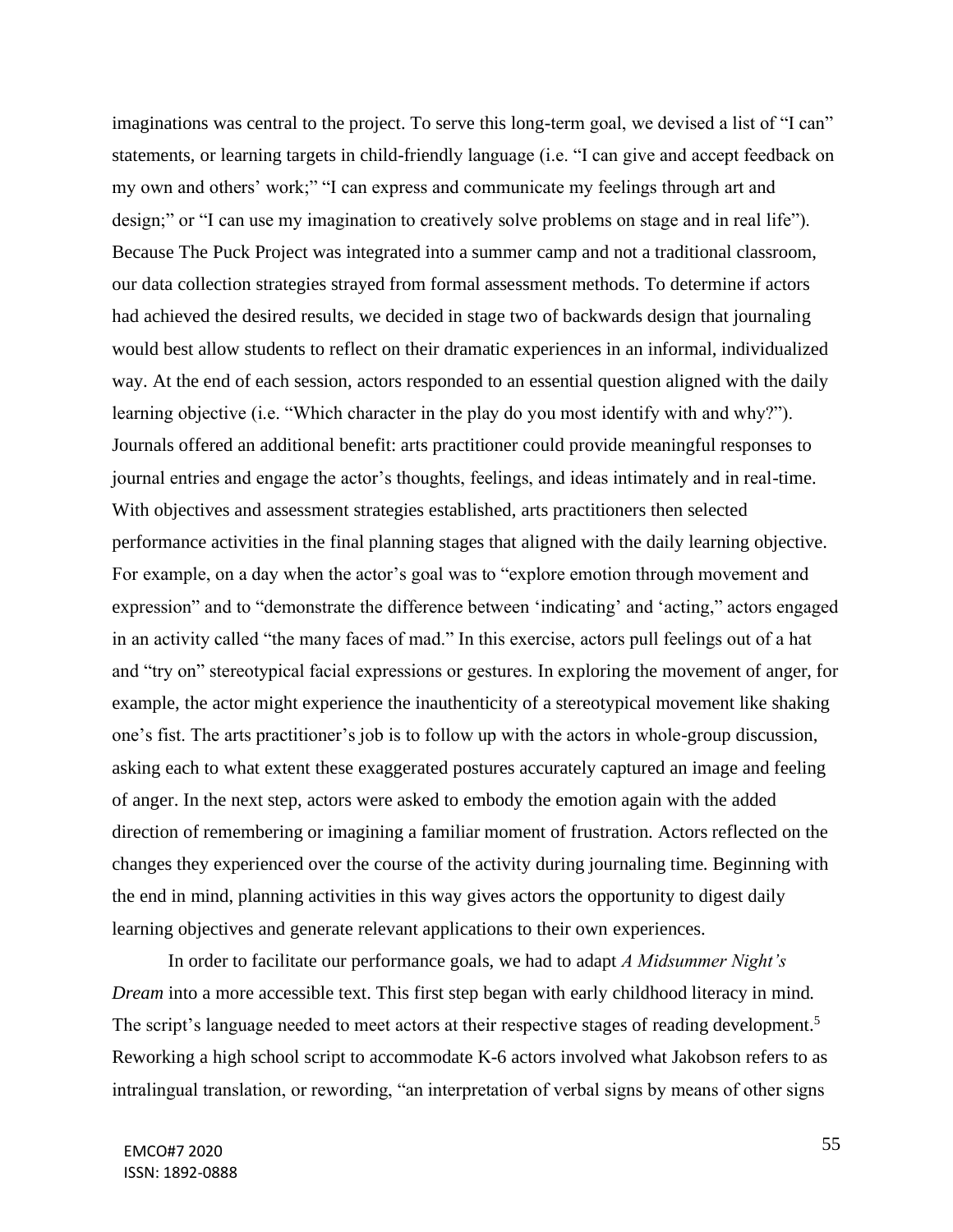of the same language" (139). Intralingual translation is akin to the process of meaning making, wherein an "array of linguistic signs is needed to introduce an unfamiliar word" (Jakobson 139). But, as Alexander Huang points out, this kind of translation involves artistic creativity and is not simply a "workshop of equivalences" (68). This workshop of equivalences, or what we previously referred to as an act of transliteration, privileges the text and reduces the adaptation to an economy of words. In keeping with the goals of the project, we prioritized character motivations, ethical dimensions of the play, performance length, and the number of actors capable of reading (and memorizing, to some extent) a series of lines. In other words, our adaptation of the play displaces Shakespeare's written text to foreground our actors' emotional and developmental contexts. A developmentally-appropriate script necessitated a hybrid form to accommodate a spectrum of early readers and to work within the parameters of camp logistics. Fluent and transitional readers participated in scenes of traditional dialogue, while emergent readers engaged the text via pantomime with another actor or arts practitioner providing voiceover narration. Minimal recitation of lines for emergent readers helped alleviate frustrations that often accompany the challenges of learning to read, and mitigated the anxieties of the youngest actors, performing the spoken word in front of an audience for the first time. The process resulted in a collaborative adaptation: one the one hand, arts practitioners were responsible for generating a more amenable script, and on the other, actors bodied forth the mutability of the lines via shared performative decisions.

#### **Puck in Practice**

#### *Moving to Translate*

Like many amateur acting troupes, Shakespeare's rude mechanicals have difficulty finding a place to rehearse after a long day's work. They trek into the fairy-ridden forest away from the distraction of friends and colleagues to focus on their Ovidian rendition. The rude mechanicals of our production faced a similar task. Because their scenes were entirely pantomimed, their rehearsals necessitated a quiet, separate space from their peers (the hallway) wherein they could experiment with the silence of nonverbal performance. Although pantomimed scenes were ultimately accompanied by voice-over narration, our rehearsals began with the traditional dialogue of the adapted script.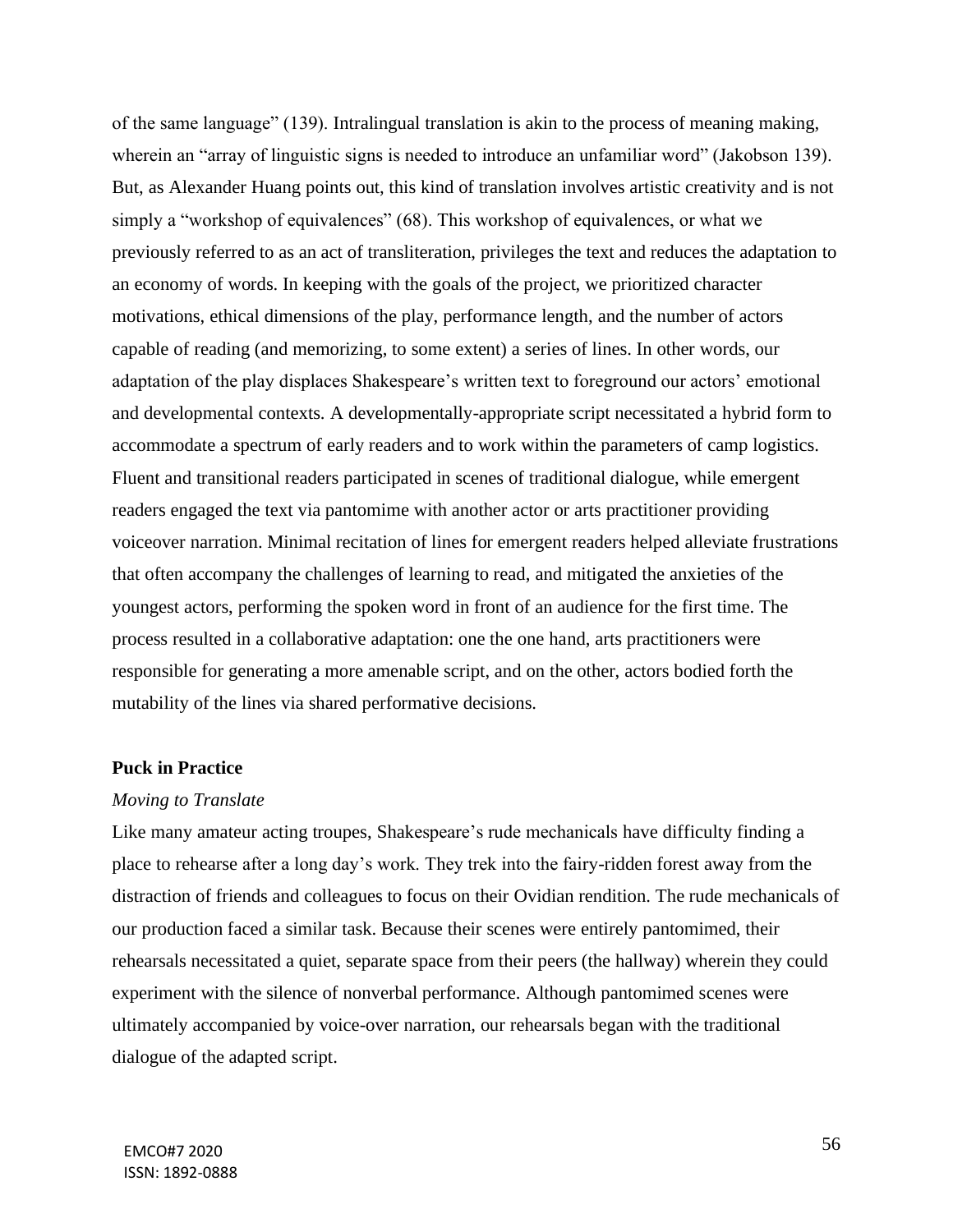While reading through a scene, actors, arts practitioners, and camp counselors paused after each line to imagine how the actors' movements might capture the image and intent of the language. This process accessed both the actors' empathetic imaginations and embodied translation. In the first act of the play, for example, the mechanicals gather at Peter Quince's house to discuss role assignments. The lion's part, assigned to Snug, becomes the object of Bottom's affection: "Let me play the lion too: I will roar, that I will / do any man's heart good to hear me..." (1.2.58-9). Actors then imagined or recalled instances when they experienced a similar predicament. During group discussion, several actors offered memories of the classroom, encounters with relatives, or experiences playing sports when they desired the same object or task as someone else. One of our youngest actors, for instance, recalled feelings of frustration when her teacher at school chose another student as line leader: "Everyone was raising their hands, and I raised my hand first, but she got it." This is striking because the experience of Bottom during this scene conjures up a former lived experience of the actor. Others participating in this scene responded by sharing similar experiences. This peer-to-peer dialogue generated a conversation about translating experience into performance. As a community, student-actors repurposed the eagerness of hand raising in order to translate an image of shared desire among the rude mechanicals. What does it look like when an overly eager student raises their hand? Student-actors shook their hands furiously in the air, some fell out of their chairs, and others stretched their arms as high as they could fathom, eking every last millimeter of air over their peers. This kind of physical movement, they collaboratively determined, should inform Bottom's maneuvers across the stage.

In reflection, the actors offered fair and equitable solutions to this problem: "Quince could have a try-out to see who the best lion is and then decide;" or "Bottom could try to understand that Snug is nervous and has a hard time remembering lines, so performing the lion's part would be best for him." As actors progressed through the scene, they quickly learned that Quince fails to entertain Bottom's proposition: "You can play no part but Pyramus" (1.2.70). Originally siding with Snug, actors then wondered how Quince's authoritative stance might affect Bottom's feelings: "He doesn't even give him a chance." Witnessing the scene's failure to reach an equitable solution, student-actors placed themselves in unlikely shoes, and empathized to some extent with Bottom's character.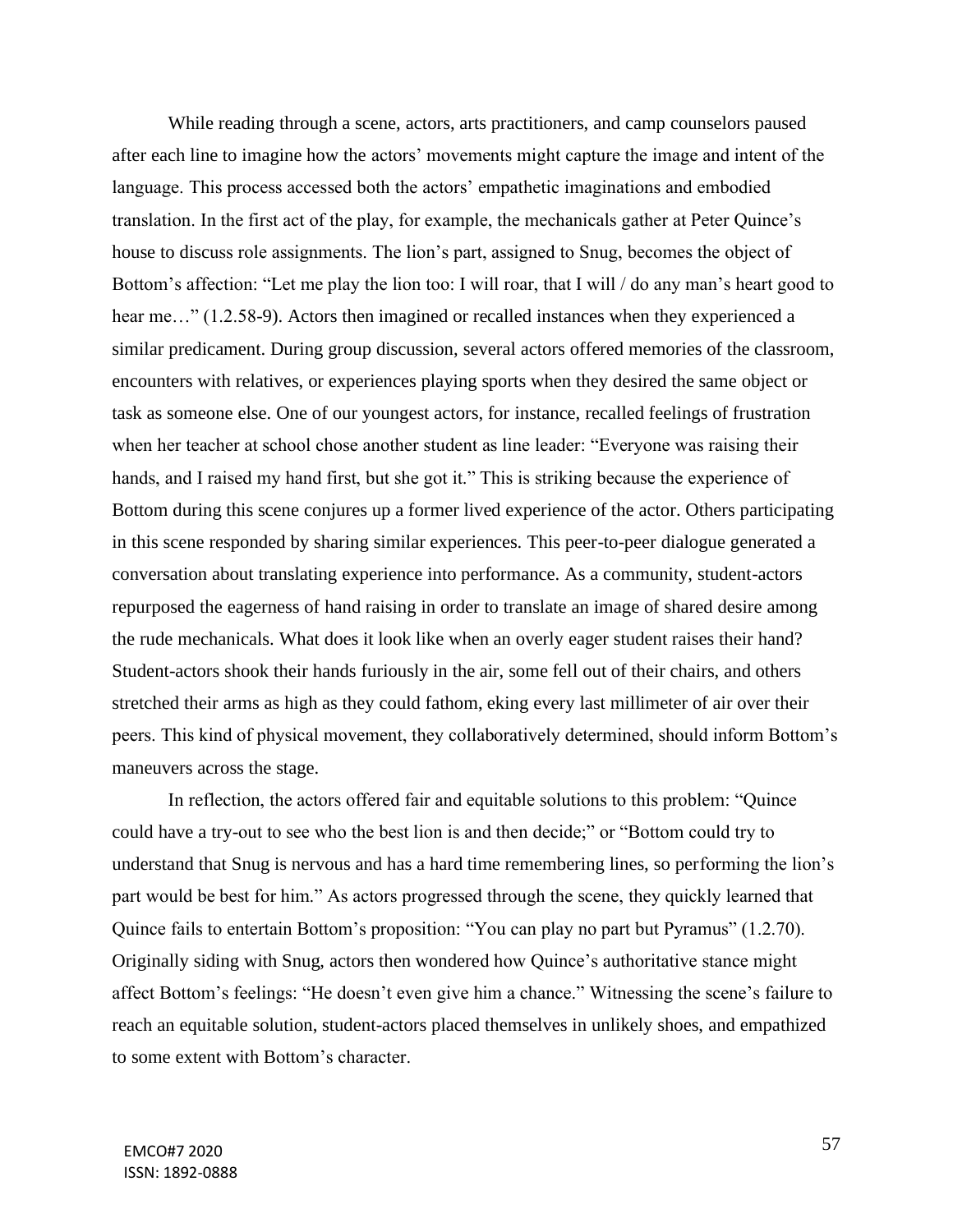However, collaborative efforts to stage pantomimed scenes did not always transpire so smoothly. In the final act of *Midsummer*, the rude mechanicals perform the tragic events of Pyramus and Thisbe's love in front of the Athenian court at Theseus' palace. In daily rehearsals, the actor portraying Snug-cum-lion offered a roar respectable enough to gain the audience's affections. In dress rehearsal, however, the actor liberated a crescendo of sound so shaking and unexpected, that it sent the actor playing Flute/Thisbe flying across the classroom in search of protection beneath a classroom table. Once laughter subsided and order was restored, actors faced a difficult decision: should Snug unleash this version of the beast in the final production, or revert to the tempered interpretation? The group concluded that Flute/Thisbe's reaction ironically realized the mechanicals worst fears:

> You, ladies, you, whose gentle hearts do fear The smallest monstrous mouse that creeps on floor, May now perchance both quake and tremble here, When lion rough in wildest rage doth roar. Then know that I, one Snug the joiner, am A lion-fell, nor else no lion's dam; For, if I should as lion come in strife Into this place, 'twere pity on my life. (5.1.214-221)

Witnessing their peer's real and visibly identifiable moment of surprise initiated the group's creative conversation about the accurate portrayal of fear. Because the outburst was met by both fear and laughter, we prompted students to consider, "Why did Snug's decision make some of you laugh and some of you scared?" One student responded, "Last time she wasn't so loud, and I was really surprised." Snug's improvisation created an incongruity between performances which registers as both comical and unsettling. The actors then discussed which of Snug's interpretations best captured the problem of the lion's roar. Like the rude mechanicals, the actors were concerned with audience reception, ultimately wanting to make their friends and family laugh. Imaging the experience of their audience, caused the rude mechanicals to revisit the comic elements of the scene and enriched their interpretation of the lines.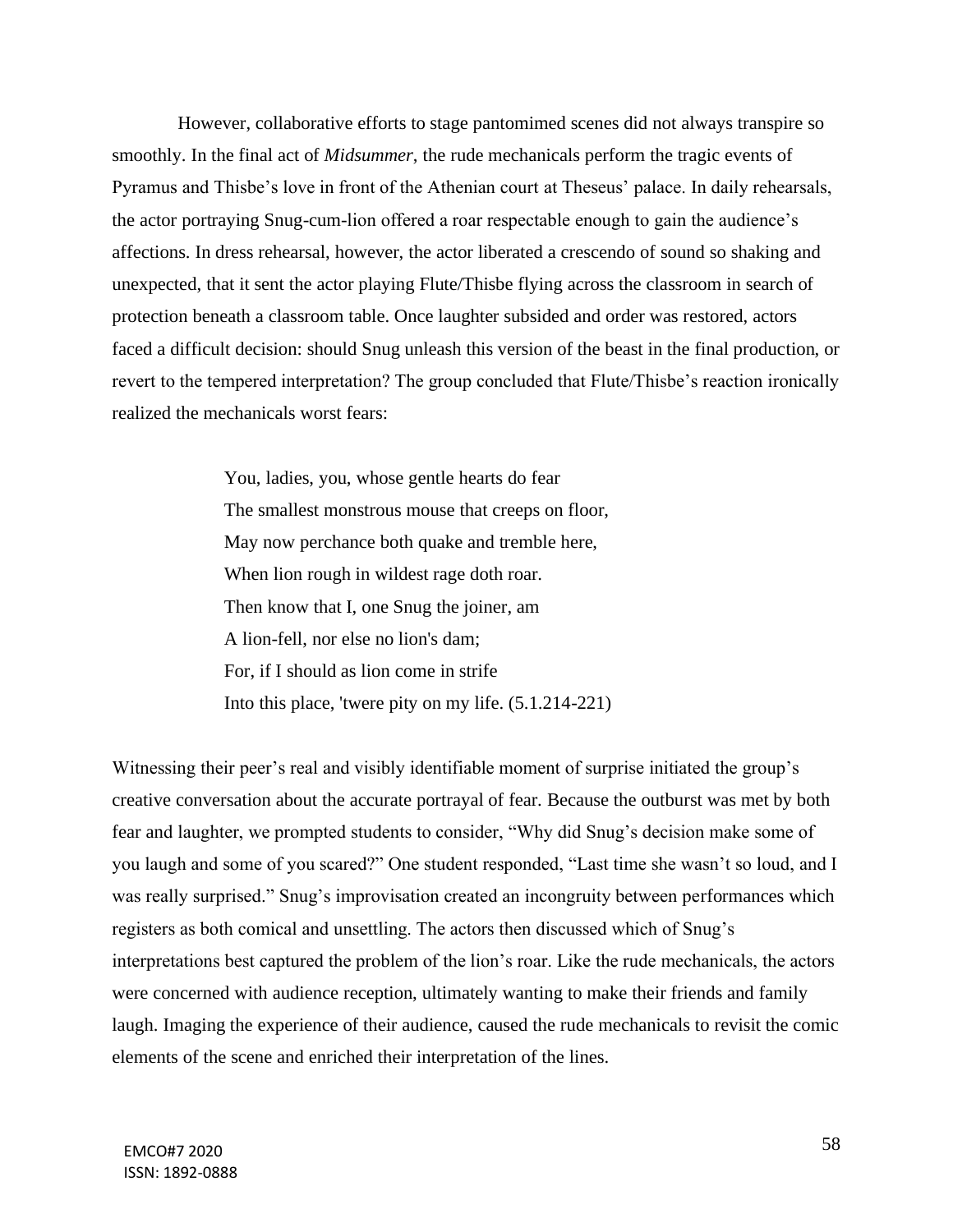### *Team Story-Building*

In a lesson on narrative and context, actors worked in teams to complete the Team Story-Building game. Small groups of actors stood in circles and read a sentence from a notecard that would serve as the opening line of the group's team story. After the first sentence, the actors went around the circle each providing only one additional word to continue the story. The storybuilding continued several times around the circle as the actors quickly realized the difficulty of restricting themselves to only one word per round. The desire to create a cohesive narrative was apparent in the actors who offered word suggestions, critiqued the word choices of their peers, and proposed alternatives. One actor, the youngest actor in the troupe (four years old), stood holding the hand of an older actor. For the first few rounds in the game, the youngest actor would pause at her turn until the older actor made a word suggestion, and she would then repeat the word. However, after three rounds of team story-building, the youngest actor began to gain confidence in the pattern of the game, and she became more attuned to the narrative that was unfolding. On her fourth turn, she began to pick words on her own, and she quickly called out words without pause thereafter. She even began to make word suggestions during other actors' turns.

The game provided a space for the actors to do the challenging work of imagining and producing a narrative as a unified group and to build confidence with collaborative creative work, two outcomes which served our curricular goal of building a community. In order to create a coherent narrative, actors needed to listen, anticipate, and respond to the ideas of their peers and to simultaneously assert and moderate their own ideas according to the ever-changing direction of the narrative. This activity reflects the challenges one faces during the course of a dramatic performance as well as many social circumstances in which one must mediate between the will of others and the desires of the self.

After playing the story-building game, actors reviewed the plot of *Midsummer* and began a reflective writing activity. During the writing session, actors were encouraged to write ministories about a specific character's life after the end of the events of the play. One actor chose to write about Bottom's life and created a scenario in which Bottom, exhausted following the excitement of his transformation and dalliance with Titania, decides to settle down, marry, and raise a family. Accompanying this description of Bottom's life was a drawing of a house and a stick-figure family. When prompted, the actor explained, "Well, he's tired and wants a normal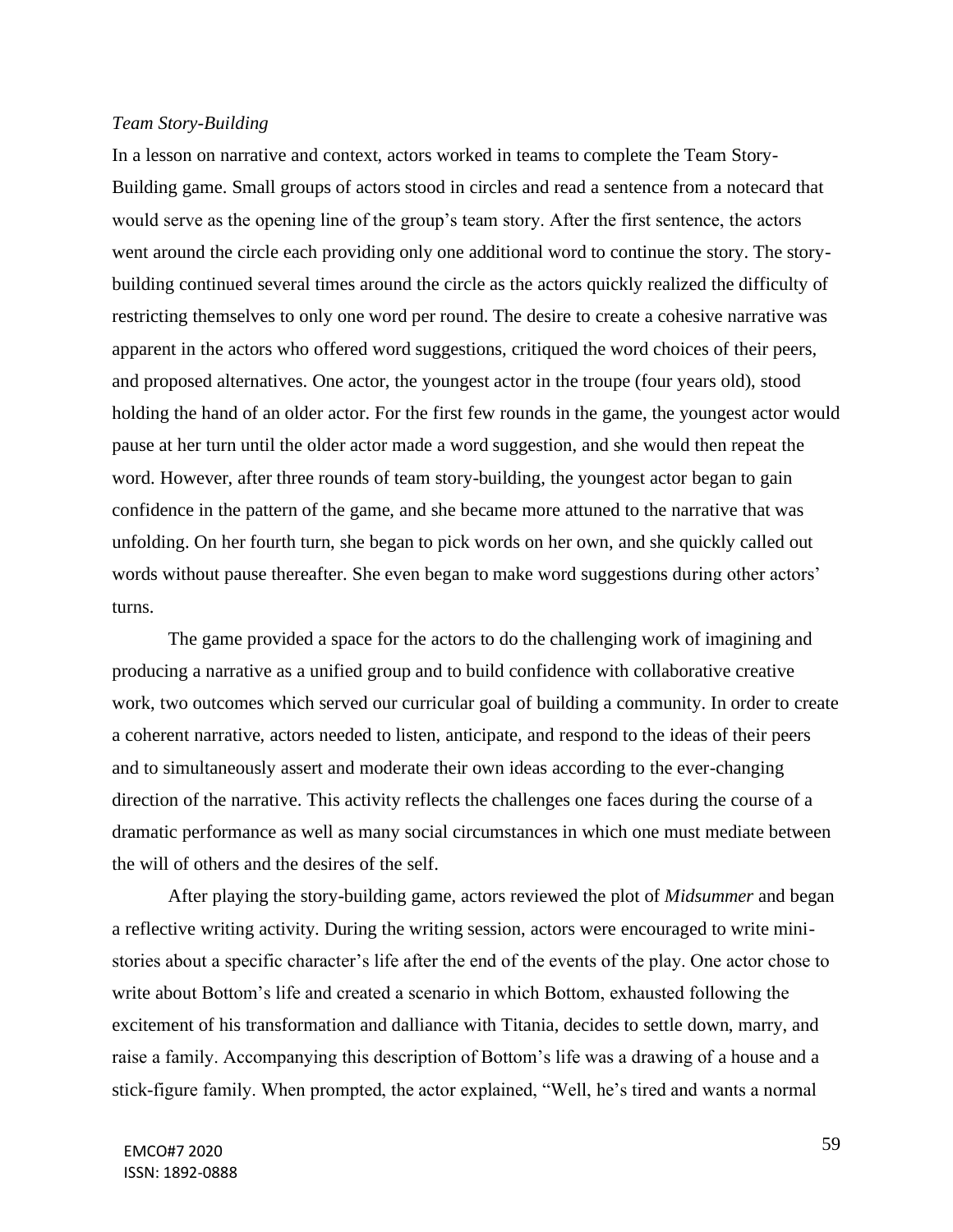life." The writing activity encouraged actors to imagine beyond the bounds of the play. Actors identified specific events and emotions characters experienced during the course of the play and created expanded narratives in which those emotions and experiences had a direct impact on the character's future choices and actions. Together, the Team Story-Building game and the reflective writing activity encouraged the actors to imagine the possibilities beyond an existing text and to listen to each other and engage with character elements in order to expand and invigorate a narrative. Here we see the empathetic imagination at work. Actors were encouraged to consider the known aspects of a character's lifeworld, to wonder about the "hidden places" of that character's internal workings, and to engage with a number of different possibilities of human experience (Nussbaum 90).

# *Translating, Eye-to-Eye*

Actors were encouraged to engage voice, emotion, and body in an acting game called Eye-to-Eye. During the game, pairs of actors staged arguments between a parent or adult and a child to gain deeper insight into the dynamic between Egeus and Hermia. Actors adhered to three rules: (1) actors could not touch one another during the argument, (2) actors could use their bodies and engage with props in order to express emotions relevant to their argument, and (3) actors had to maintain eye contact during the argument.

In one sketch a grandmother confronted her grandson for neglecting to take out the garbage. The grandson offered a host of reasons why he had not completed this chore: "I had to take care of my little brother. I had homework and football practice... I have too much to do around here!" The actor's volume intensified, and his pace quickened as he released this breathless litany. Irritated by her grandson's audacity and disrespect for authority, the actor playing grandmother responded in kind: "I take care of you when your parents work. Cook for you! Clean for you! Pick you up from school!" Grandmother inched closer to grandson with each declaration. Had a table not separated the actors, grandmother might have reached across it (or acted as if she would), before a peer from the audience intervened to stop her. The authenticity of sentiments and emotions present in this exchange so overwhelmed the spectator that she felt compelled to break the fourth wall. The spectator, great friends with both actors and a dedicated member of her acting community, revealed that she meant to protect her peers on stage: "I didn't want actor 1 to get in trouble for breaking the rules of the game [making physical contact] and I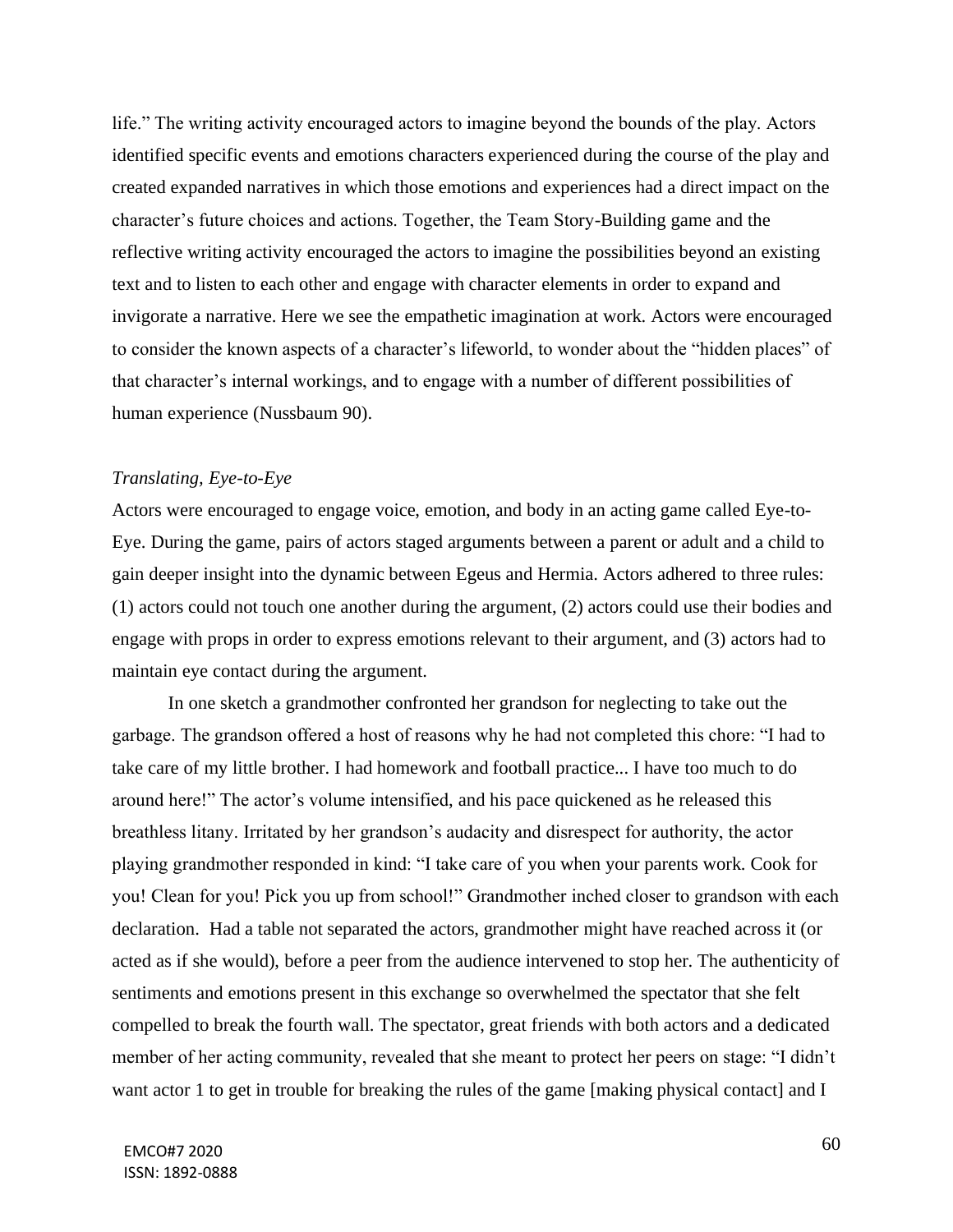didn't want actor 2 to get hurt." As Nussbaum reminds us, imaginative spaces allow children to wonder. Storytelling provides opportunities to engage in empathetic relationships with others to build a sense of community. The spectator's intervention signaled a sympathetic responsiveness to another's needs—her friends on stage and fellow actors. Her efforts illustrated sincere investment in the troupe: a desire to preserve harmony informed her actions.

## *Conflict/Resolution*

Translating *A Midsummer Night's Dream's* various conflicts for the actors was fairly straightforward. Like most Shakespearean comedies, the play opens with the perennial conflict between an older, father figure (*senex*) and the younger generation. In this case, we have Theseus who demands Hermia marry the man of his choosing rather than whom she has fallen in love with. The law, as one might suspect, aligns with the *senex* figure, and the generational conflict is made political as well as familial. The opening conflict promises rich material for young actors to feel their way through and explore because disagreement with authority figures plays a prominent role in their daily lives. Inspired by this scene and in preparation for performing it, actors were asked to reflect on conflicts they've experienced, how those encounters made them feel, and the strategies they did (or did not) use to resolve them. By using these experiences as an impetus for the aesthetic performance of a parent/child quarrel, actors were asked to recapture and simulate life experiences under the guise of safe, temporary play. Although The Puck Project did end in a culminating, public production of the play, day-to-day activities like these engage in what Gavin Bolton and Dorothy Heathcote have referred to as "fictional now time."<sup>6</sup> The use of past experience to construct and simulate fictional encounters collapses the "now" of a present performance with the "then" of experience. When actors were asked to compose and act out scenes which involved imagined or recently experienced conflict, a number of them turned to issues of a friend's or parent's taking something away from them. Another great parallel to the play, this relational struggle marks the central conflict between Titania and Oberon, who are in a dispute regarding a found changeling boy. In the play, this issue has cosmic consequences, but for our actors, we translated it into the theft and reclamation of a magical harp. In our adaptation, Titania is furious at Oberon for taking the harp and refusing to return it, not unlike the confrontations the actors wrote, acted, and journaled on.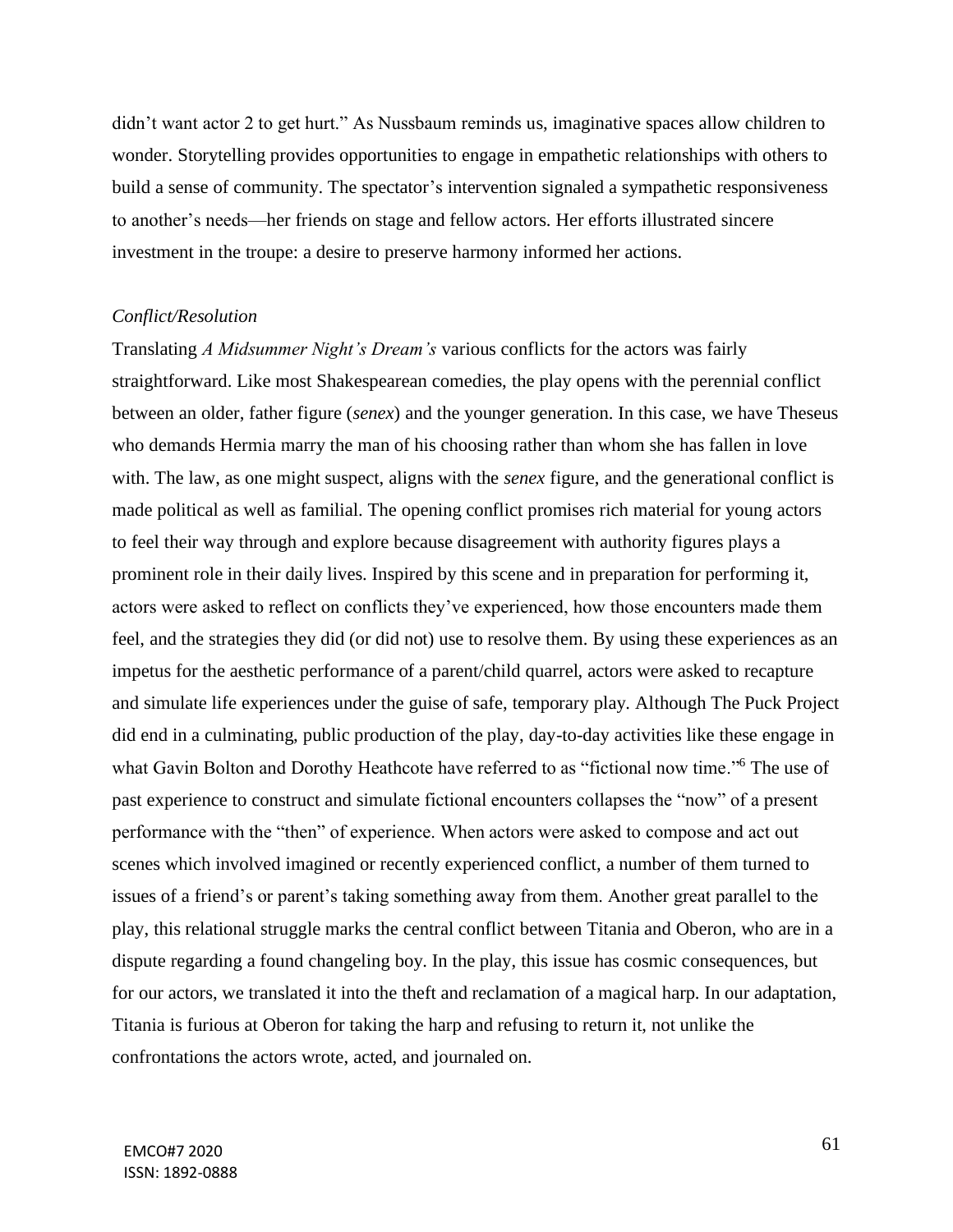What was unexpected, however, were the ways the actors' lived experience would translate into refreshing ways of reading and understanding the play's narrative arc and character development. The actor who played Helena, for example, spent extra time considering the motivations, anxieties, and desires of her character, often mapping her own lived experience onto her performance of the part. Helena's beginning is one of unrequited and shunned desire for Demetrius, who, is in love with Hermia, Helena's close friend. The awkwardness that comes with youth is readily transferable between actor and part in this case, but Helena's actor, in particular, reflected on the ways in which unreturned or shunned love for another might be just as much a part of her relationship with her friend as it is with Demetrius himself. In a postrehearsal reflection, we asked the actresses to what extent they identified with amorous predicament. In this case, the actresses playing Hermia and Helena were close friends and their friendship outside the context of the play informed the way they portrayed the characters. The actress playing Helena reflected on the adapted lines: "Do you have no shame? No dignity left? Are you trying to make me so angry that I will respond with insults rather than my usual gentleness?" She challenged the antagonism between Helena and Hermia with her own script for female friendship: "I actually wouldn't say this. If my best friend and I liked the same boy, I would let her have him. I'd just want my friend back." Through this performance, the play's preoccupation with the Helena-Demetrius conflict is de-centered and subsumed into the possible internal doubts and competition among friends. As Daniel Kelin notes, "By creating a parallel journey to a story, the [actors] come to see and experience the story from the inside, emotionally and imaginatively connecting with the characters and making the story their own" (283). We knew, of course, that performance involved discomfort—par for the course in acting—but what was unexpected was how specific roles might be embodied in ways that reveal and reflect on an actor's place in life or in the world.

As emerging literary scholars, we recognize and appreciate the fact that representation matters. When children immerse themselves in the arts, they ought to see characters who not only look like them but also experience similar dilemmas. For us, as arts practitioners and for our young actors, this self-reflexivity is an act of translation. After the final performance, we asked the actors if they saw themselves in the characters they played that day. The actor who played Bottom responded by saying, "Sort of. What I don't like about him is that he doesn't have a lot of parts. What I do like about him is he's unique, cool, being himself. When he becomes a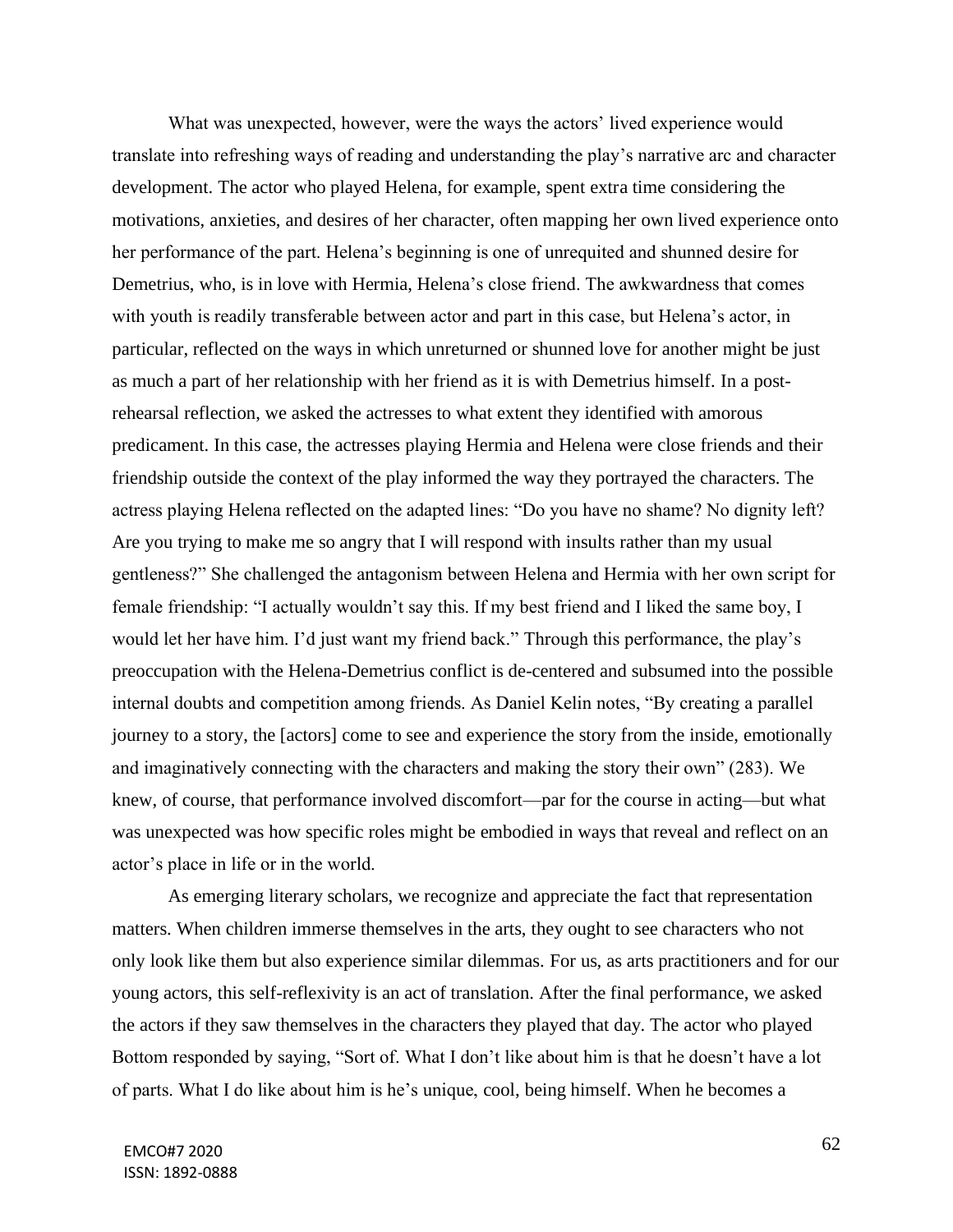donkey, it's funny, but when Bottom turns back into a human, he's himself again. I feel relief. When I meet new people, I try not to be myself because I want them to like me. Being myself sometimes is weird. People say I'm weird. Weird people, they just be themselves." After weeks of rehearsal, the actor's want for more parts echoes his character's own desires. He finds in his character an aspirational quality: comfort in one's own skin. The actor must imagine the emotional turmoil of Bottom's forced translation from man to donkey, finding relief only in the restoration of the self. In imagining this forced translation, the actor expresses a desire to return to the self as Bottom, which in turn prompts a reassessment of his own unique qualities. It's through the experience of performance that the actor simulates the other to find and affirm the self.

## **Works Cited**

Barton, Bob, and David Booth. *Stories in the classroom: Storytelling, reading aloud and Roleplaying with children*. Heinemann, 1990.

Berry, Cecily. *The Actor and the Text.* Virgin Books, 1993.

Bolton, Gavin M., and Dorothy Heathcote. *So You Want to use Role-Play? A New Approach in How to Plan*. Trentham, 1999.

Butler, Judith. *Undoing Literature*. Routledge, 2004.

- Case, Gretchen A., and Daniel J. Brauner. "The Doctor as Performer: A Proposal for Change Based on a Performance Studies Paradigm." *Academic Medicine*, vol. 85, no. 1, 2010, pp. 159-163.
- Chall, Jeanne. Stages of Reading Development. McGraw Hill, 1983.
- Cheng, Astrid Yi-Mei, and Joe Winston. "Shakespeare as a second language: playfulness, power and pedagogy in the ESL classroom." *RiDE: The Journal of Applied Theater and Performance*, vol. 16, no. 4, 2011, pp. 541-56.
- Coles, Jane. "Every child's birthright'? Democratic entitlement and the role of canonical literature in the English National Curriculum." *The Curriculum Journal*, vol. 24, no. 1, 2013, pp. 50-66.
- Frank, Judith. "In the Waiting Room: Canons, Communities, "Political Correctness." *Wild Orchids and Trotsky: Messages from American Universities*, edited by Mark Edmundson, Penguin, 1993, pp. 125-49.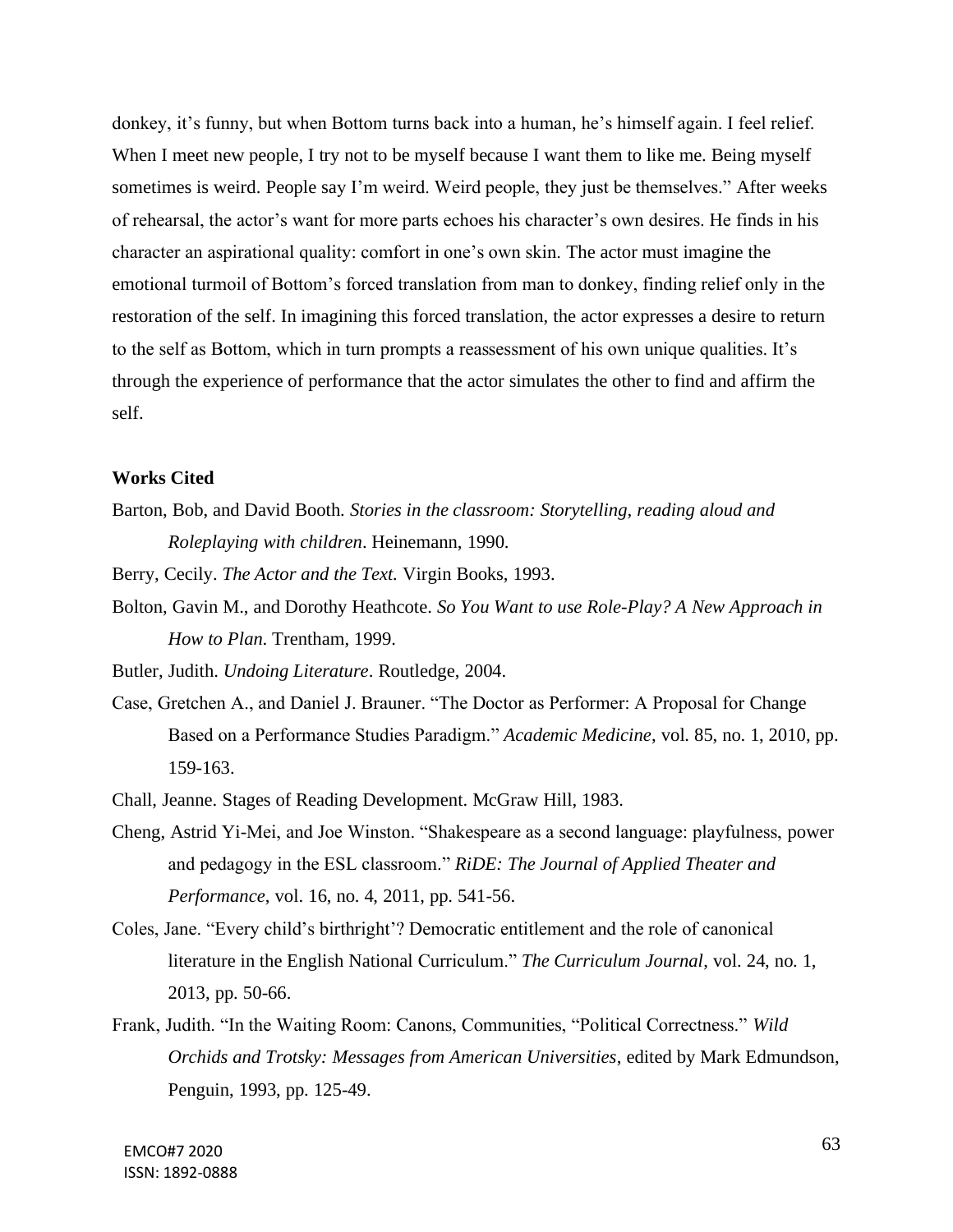Fuchs, Thomas, and Sabine C. Koch. "Embodied affectivity: on moving and being moved." *Frontiers in Psychology*, vol. 5, 2014, pp. 1-12.

Gibson, Rex. *Teaching Shakespeare*. Cambridge University Press, 1998.

Grossman, Edith. *Why Translation Matters*. Yale University Press, 2010.

- Herdt, Jennifer A. "Alasdair MacIntyre's 'Rationality of Traditions' and Tradition-Transcendent Standards of Justification." *Journal of Religion*, vol. 78, no. 4, 1998, pp. 524-546.
- Holland, Chris. "Reading and acting in the world: conversations about empathy." *RiDE: The Journal of Applied Theater and Performance*, vol. 14, no. 4, 2009, pp. 529-544.

Huang, Alexander C. Y. "Shakespeare and Translation." *The Edinburgh Companion to Shakespeare and the Arts*, edited by Mark Thornton Burnett and Adrian Streete, Edinburgh University Press,  $2011$ , pp.  $68 - 87$ .

- Jakobson, Roman. "On Language Aspects of Translation." *The Translation Studies Reader*, edited by Lawrence Venuti,  $2<sup>nd</sup>$  ed., Routledge, pp. 138 – 43.
- Kelin, Daniel A. "The Perspective From Within: Drama and Children's Literature." *Early Childhood Education Journal*, vol. 35, 2007, pp. 277-284.
- Lillard, Angeline Stoll. "Playing with a theory of mind." *Multiple Perspectives on Play in Early Childhood Education*, edited by Oliva N. Saracho and Bernard Spodek, SUNY Press, 1998, pp.  $11 - 33$ .
- Neuman, Susan B. and Kathleen Roskos. "Play as an opportunity for literacy." *Multiple Perspectives on Play in Early Childhood Education*, edited by Oliva N. Saracho and Bernard Spodek, SUNY Press, 1993, pp. 100-115.

Nussbaum, Martha C. *Cultivating Humanity*. Harvard University Press, 1997.

- Schechner, Richard. *Between Theater and Anthropology*. University of Pennsylvania Press, 2011.
- Shakespeare, William. *A Midsummer Night's Dream*. The Norton Shakespeare. 3<sup>rd</sup> ed., W. W. Norton & Company, 2016.
- Sponseller, Doris Bergen. *Play as Medium for Learning and Development: A Handbook of Theory and Practice*. Heinemann, 1988.

Turner, Victor. *The Anthropology of Performance*. PAJ Publications, 1988.